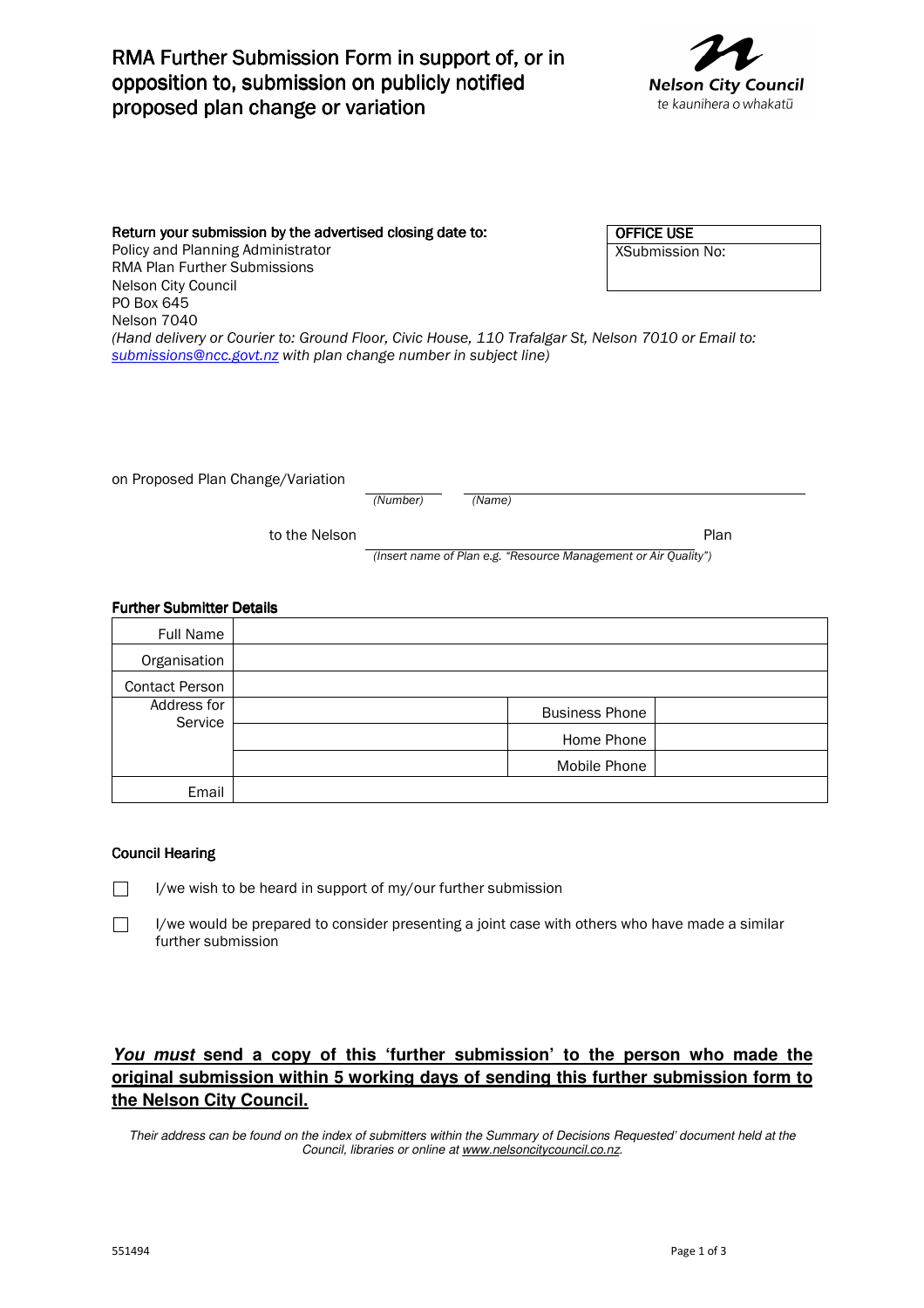### I support/oppose the Submission of:

*(Delete as appropriate)* 

| <b>Submission Number:</b>                 |  |
|-------------------------------------------|--|
| Enter the <b>NAME</b> of the submitter    |  |
|                                           |  |
| Enter the <b>ADDRESS</b> of the submitter |  |
|                                           |  |
|                                           |  |

#### The particular parts of the submission I support/oppose are:

*(Delete as appropriate)* 

### The reasons for my support/opposition are:

*(Delete as appropriate)* 

I seek the following decision: